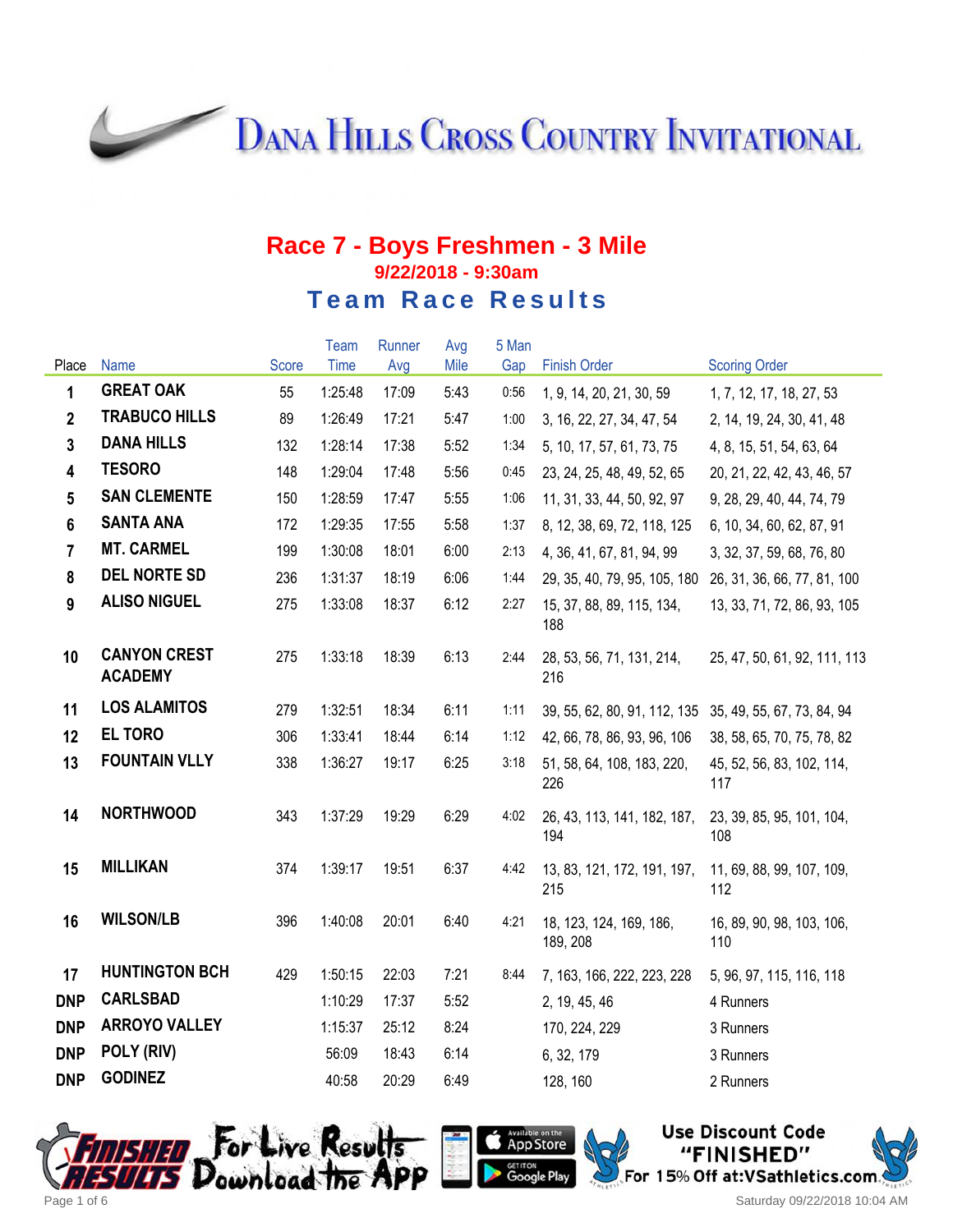| Place      | Name                 | Score | Team<br><b>Time</b> | Runner<br>Ava | Avg<br>Mile | 5 Man<br>Gap | <b>Finish Order</b> | <b>Scoring Order</b> |
|------------|----------------------|-------|---------------------|---------------|-------------|--------------|---------------------|----------------------|
| <b>DNP</b> | <b>CLOVIS EAST</b>   |       | 42:36               | 21:18         | 7:06        |              | 129, 203            | 2 Runners            |
| <b>DNP</b> | <b>CALIFORNIA SS</b> |       | 48:10               | 24:05         | 8:01        |              | 173, 225            | 2 Runners            |
| <b>DNP</b> | <b>PARAMOUNT</b>     |       | 51:57               | 25:58         | 8:39        |              | 98, 233             | 2 Runners            |





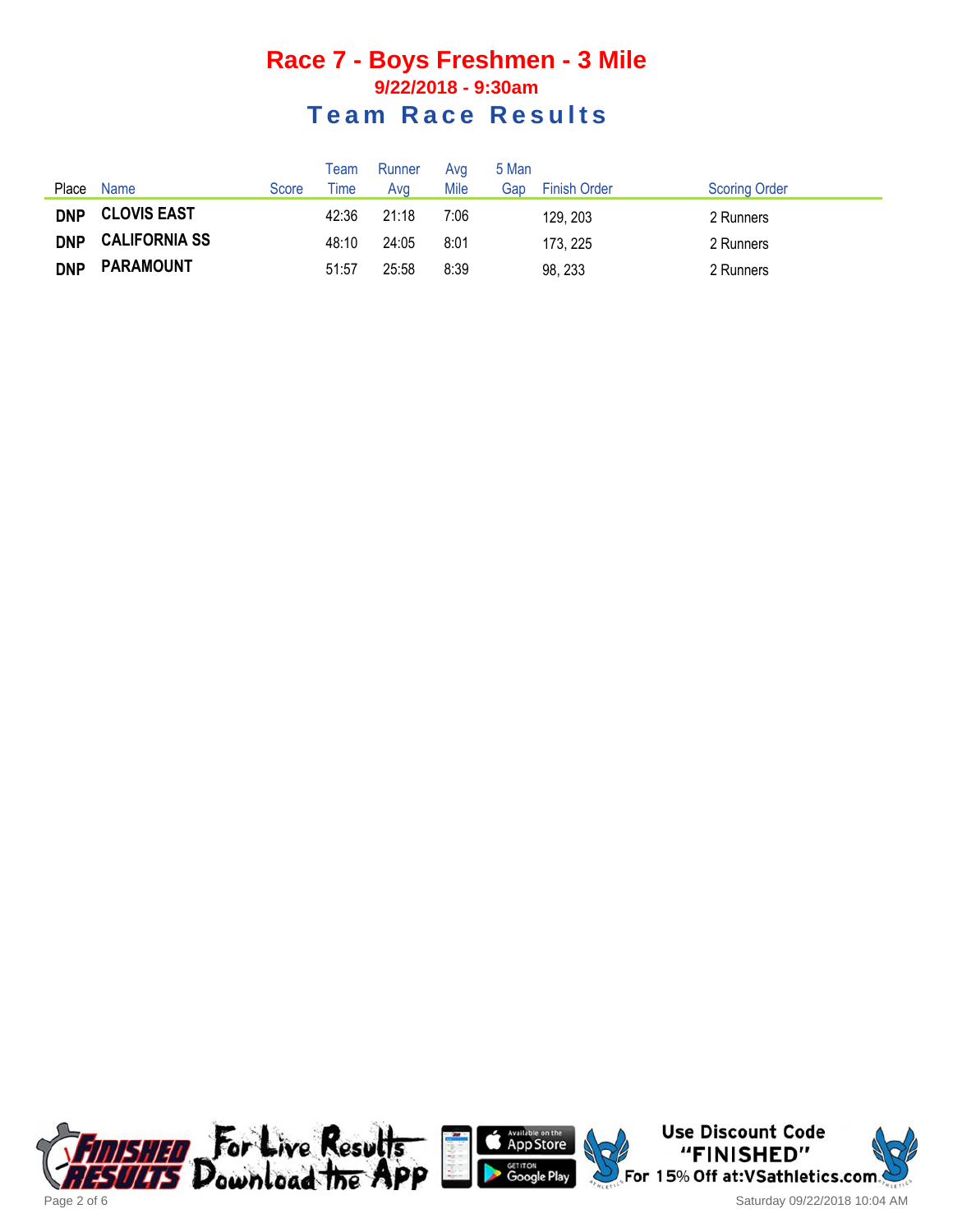|    | Place Name              |   | <b>Grade School</b>        | Time    | <b>Points</b> |    | Place Name               |   | <b>Grade School</b>        | <b>Time</b> | Points |
|----|-------------------------|---|----------------------------|---------|---------------|----|--------------------------|---|----------------------------|-------------|--------|
| 1  | <b>Carson Smith</b>     | 9 | Great Oak                  | 16:30.2 | 1             | 39 | <b>Tyler Austin</b>      | 9 | Los Alamitos               | 17:57.3     | 35     |
| 2  | Jack Munday             | 9 | Carlsbad                   | 16:42.2 |               | 40 | Kolby Bradshaw           | 9 | Del Norte SD               | 17:58.6     | 36     |
| 3  | Aiden Cooley            | 9 | <b>Trabuco Hills</b>       | 16:43.6 | 2             | 41 | Jack Wise                | 9 | Mt. Carmel                 | 18:03.7     | 37     |
| 4  | Owen Conner             | 9 | Mt. Carmel                 | 16:44.5 | 3             | 42 | David Gomez              | 9 | El Toro                    | 18:04.4     | 38     |
| 5  | NATHAN SCHEER           | 9 | Dana Hills                 | 16:51.7 | 4             | 43 | lan Kim                  | 9 | Northwood                  | 18:06.3     | 39     |
| 6  | Nathaniel Scott-Negrett | 9 | Poly (Riv)                 | 16:57.7 |               | 44 | <b>Grant Harris</b>      | 9 | San Clemente               | 18:07.4     | 40     |
| 7  | Nolan Walt              | 9 | Huntington Bch             | 16:58.4 | 5             | 45 | <b>Eric Matt</b>         | 9 | Carlsbad                   | 18:10.6     |        |
| 8  | Juan Ramos              | 9 | Santa Ana                  | 17:08.7 | 6             | 46 | Evan Gonzalez            | 9 | Carlsbad                   | 18:12.2     |        |
| 9  | Jaxon Kaeller           | 9 | Great Oak                  | 17:11.7 | 7             | 47 | Graham Yi                | 9 | <b>Trabuco Hills</b>       | 18:13.7     | 41     |
| 10 | <b>AUSTIN ROCK</b>      | 9 | Dana Hills                 | 17:12.6 | 8             | 48 | Parker Mackay            | 9 | Tesoro                     | 18:14.9     | 42     |
| 11 | <b>Tyler Kemph</b>      | 9 | San Clemente               | 17:12.6 | 9             | 49 | Jon Kuecker              | 9 | Tesoro                     | 18:16.0     | 43     |
| 12 | Jonathan Perez          | 9 | Santa Ana                  | 17:13.0 | 10            | 50 | Nicholas Humphrey        | 9 | San Clemente               | 18:18.8     | 44     |
| 13 | Jaden Tsai              | 9 | Millikan                   | 17:13.3 | 11            | 51 | Abraham Morales          | 9 | Fountain Vlly              | 18:19.0     | 45     |
| 14 | <b>Brandon Wilk</b>     | 9 | Great Oak                  | 17:15.2 | 12            | 52 | <b>Elijah Glles</b>      | 9 | Tesoro                     | 18:19.1     | 46     |
| 15 | Sankalp Shastri         | 9 | Aliso Niguel               | 17:18.8 | 13            | 53 | Kaiden Krenek            | 9 | Canyon Crest Acade 18:20.9 |             | 47     |
| 16 | John Forbes             | 9 | <b>Trabuco Hills</b>       | 17:19.6 | 14            | 54 | Jonathan Bui             | 9 | <b>Trabuco Hills</b>       | 18:21.5     | 48     |
| 17 | <b>NICK BURKE</b>       | 9 | Dana Hills                 | 17:19.9 | 15            | 55 | Vance DeBrabander        | 9 | Los Alamitos               | 18:21.9     | 49     |
| 18 | Riki Moscoso            | 9 | Wilson/LB                  | 17:20.8 | 16            | 56 | Hyeongmin Cho            | 9 | Canyon Crest Acade         | 18:22.5     | 50     |
| 19 | Owen Clines             | 9 | Carlsbad                   | 17:24.6 |               | 57 | <b>GUSTAVO LOYA</b>      | 9 | Dana Hills                 | 18:24.0     | 51     |
| 20 | Jay Vasquez             | 9 | Great Oak                  | 17:24.7 | 17            | 58 | Jonathan D'Ambrosio      | 9 | Fountain VIIy              | 18:24.4     | 52     |
| 21 | Samuel Dickinson        | 9 | Great Oak                  | 17:26.3 | 18            | 59 | Lukas Chang              | 9 | Great Oak                  | 18:24.8     | 53     |
| 22 | Jacob Boyer             | 9 | <b>Trabuco Hills</b>       | 17:28.1 | 19            | 60 | <b>Hector LaMadrid</b>   | 9 | Trabuco Hills              | 18:25.3     |        |
| 23 | <b>Burns Backlin</b>    | 9 | Tesoro                     | 17:30.7 | 20            | 61 | <b>JOHN CLARK</b>        | 9 | Dana Hills                 | 18:25.8     | 54     |
| 24 | Ryder Morgan            | 9 | Tesoro                     | 17:31.2 | 21            | 62 | Patrick Meehan           | 9 | Los Alamitos               | 18:27.7     | 55     |
| 25 | Houston Horton          | 9 | Tesoro                     | 17:31.4 | 22            | 63 | Chris Papadopoulos Ha    | 9 | Great Oak                  | 18:28.1     |        |
| 26 | Drake Pierce            | 9 | Northwood                  | 17:33.8 | 23            | 64 | Asher Bradshaw           | 9 | Fountain VIIy              | 18:28.7     | 56     |
| 27 | Ryan Anderson           | 9 | <b>Trabuco Hills</b>       | 17:34.0 | 24            | 65 | Ishaan Signh             | 9 | Tesoro                     | 18:29.0     | 57     |
| 28 | Jake Heaton             | 9 | Canyon Crest Acade 17:34.5 |         | 25            | 66 | Will Essman              | 9 | El Toro                    | 18:30.1     | 58     |
| 29 | Jett Kim                | 9 | Del Norte SD               | 17:35.6 | 26            | 67 | <b>Cristian Embleton</b> | 9 | Mt. Carmel                 | 18:31.6     | 59     |
| 30 | Simeon Hood             | 9 | Great Oak                  | 17:36.2 | 27            | 68 | Ezekiel Petska           | 9 | Great Oak                  | 18:32.7     |        |
| 31 | Evan Gray               | 9 | San Clemente               | 17:38.5 | 28            | 69 | Mateo Guillen            | 9 | Santa Ana                  | 18:33.3     | 60     |
| 32 | Mark Ybarra             | 9 | Poly (Riv)                 | 17:41.3 |               | 70 | Ivan Wang                | 9 | Tesoro                     | 18:36.4     |        |
| 33 | Elijah Ritchie          | 9 | San Clemente               | 17:42.2 | 29            | 71 | Daniel Rasas             | 9 | Canyon Crest Acade         | 18:40.8     | 61     |
| 34 | Owen Alkofer            | 9 | <b>Trabuco Hills</b>       | 17:43.8 | 30            | 72 | Damian Martinez          | 9 | Santa Ana                  | 18:45.8     | 62     |
| 35 | Brayden Basinger        | 9 | Del Norte SD               | 17:49.7 | 31            | 73 | <b>BRANDON CHANG</b>     | 9 | Dana Hills                 | 18:46.4     | 63     |
| 36 | <b>Beck Schemenauer</b> | 9 | Mt. Carmel                 | 17:51.2 | 32            | 74 | <b>Grant King</b>        | 9 | Tesoro                     | 18:46.7     |        |
| 37 | Kaito Cotter            | 9 | Aliso Niguel               | 17:54.4 | 33            | 75 | RAYAN MOMTAHAN           | 9 | Dana Hills                 | 18:46.8     | 64     |
| 38 | Josue Lopez             | 9 | Santa Ana                  | 17:54.8 | 34            | 76 | Gabriel Lopez            | 9 | Great Oak                  | 18:46.9     |        |







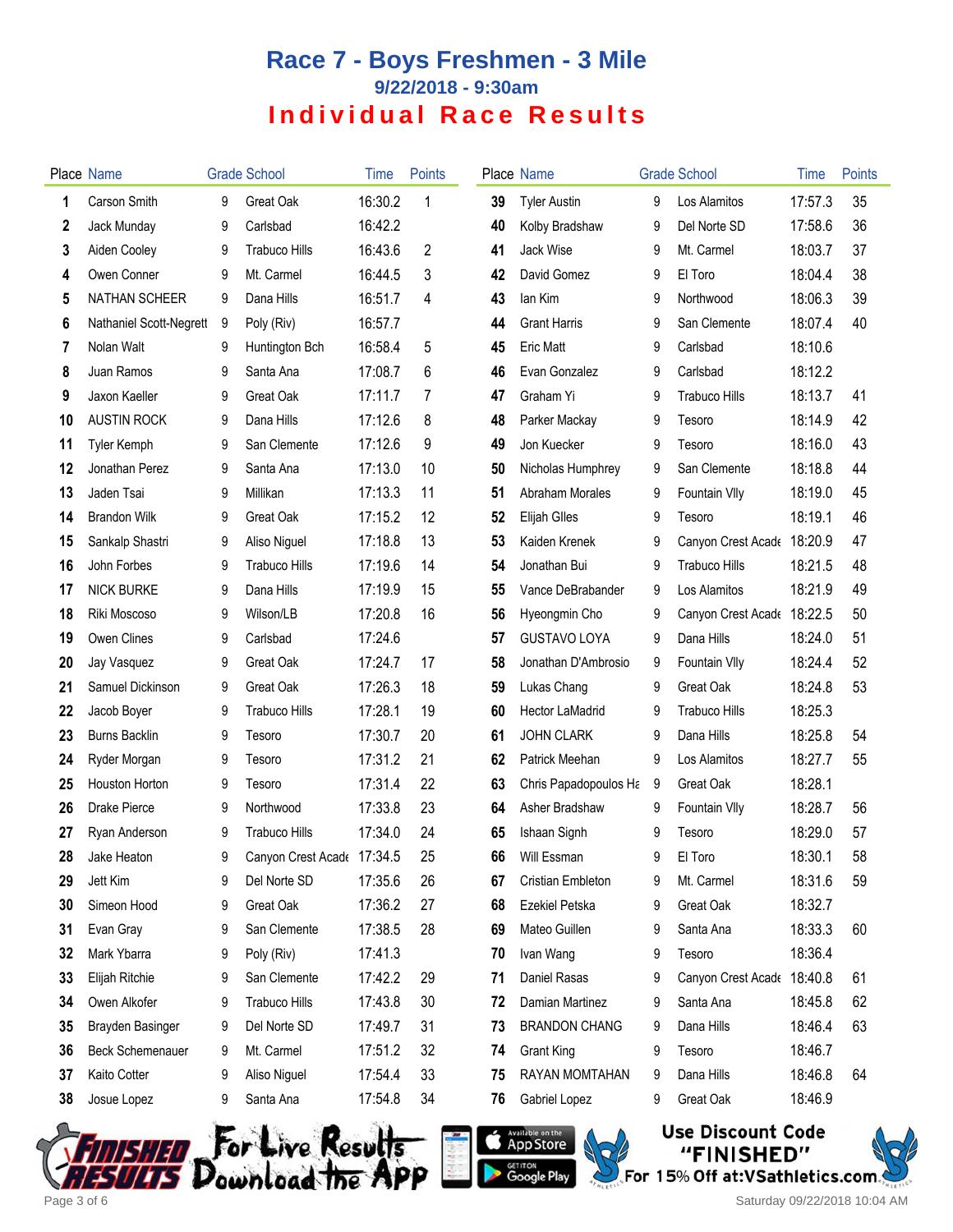|     | Place Name             |   | <b>Grade School</b>  | Time    | <b>Points</b> |     | Place Name              |    | <b>Grade School</b>  | Time    | Points |
|-----|------------------------|---|----------------------|---------|---------------|-----|-------------------------|----|----------------------|---------|--------|
| 77  | Charlie Blackburn Mora | 9 | Tesoro               | 18:48.1 |               | 115 | Maxwell Wakeman         | 9  | Aliso Niguel         | 19:46.2 | 86     |
| 78  | Leandro Oquendo        | 9 | El Toro              | 18:50.8 | 65            | 116 | Diego Crawford          | 9  | San Clemente         | 19:49.2 |        |
| 79  | Justin Synder          | 9 | Del Norte SD         | 18:54.2 | 66            | 117 | Chase Geyer             | 9  | San Clemente         | 19:49.9 |        |
| 80  | Michael Sandoval       | 9 | Los Alamitos         | 18:55.7 | 67            | 118 | Luis Abarca             | 10 | Santa Ana            | 19:50.5 | 87     |
| 81  | Kellen Downey          | 9 | Mt. Carmel           | 18:57.7 | 68            | 119 | Roberto Caudillo        | 9  | San Clemente         | 19:50.8 |        |
| 82  | LUIS ROJAS             | 9 | Dana Hills           | 18:57.9 |               | 120 | Julian Beker            | 9  | Tesoro               | 19:50.9 |        |
| 83  | Ricardo Plascencia     | 9 | Millikan             | 18:58.2 | 69            | 121 | Christian Velasco       | 9  | Millikan             | 19:53.2 | 88     |
| 84  | <b>Trent Hennesay</b>  | 9 | <b>Trabuco Hills</b> | 18:58.4 |               | 122 | Colden Rodowsky         | 9  | <b>Trabuco Hills</b> | 19:55.9 |        |
| 85  | Joseph Nye             | 9 | <b>Trabuco Hills</b> | 18:58.9 |               | 123 | <b>Issac Ruiz</b>       | 9  | Wilson/LB            | 19:56.2 | 89     |
| 86  | lan Mead               | 9 | El Toro              | 18:59.1 | 70            | 124 | Zachary Lopez           | 9  | Wilson/LB            | 19:56.6 | 90     |
| 87  | ESTABAN SANCHEZ        | 9 | Dana Hills           | 18:59.4 |               | 125 | Sergio Delgado          | 9  | Santa Ana            | 19:58.4 | 91     |
| 88  | Evan Cooper            | 9 | Aliso Niguel         | 19:01.5 | 71            | 126 | <b>MICHAEL MOONEY</b>   | 9  | Dana Hills           | 19:58.6 |        |
| 89  | Nikolas Postolu        | 9 | Aliso Niguel         | 19:07.3 | 72            | 127 | John Collas             | 9  | El Toro              | 20:00.6 |        |
| 90  | Zack Suleiman          | 9 | Great Oak            | 19:07.3 |               | 128 | Adrian Diaz             | 9  | Godinez              | 20:03.7 |        |
| 91  | Aaron Ibarra           | 9 | Los Alamitos         | 19:09.2 | 73            | 129 | Michael Zlaket          | 9  | <b>Clovis East</b>   | 20:07.8 |        |
| 92  | <b>Daniel Flores</b>   | 9 | San Clemente         | 19:12.3 | 74            | 130 | Dylan Maguire           | 9  | <b>Trabuco Hills</b> | 20:13.8 |        |
| 93  | <b>Richard You</b>     | 9 | El Toro              | 19:16.6 | 75            | 131 | <b>Cameron Martin</b>   | 9  | Canyon Crest Acade   | 20:19.3 | 92     |
| 94  | Zachary Stevens        | 9 | Mt. Carmel           | 19:17.0 | 76            | 132 | <b>Tyler Northcutt</b>  | 9  | Mt. Carmel           | 20:19.7 |        |
| 95  | Michael Hayes          | 9 | Del Norte SD         | 19:19.7 | 77            | 133 | Ethan Centeno           | 9  | Santa Ana            | 20:23.6 |        |
| 96  | <b>Tyler Renteria</b>  | 9 | El Toro              | 19:20.8 | 78            | 134 | Caleb Kwon              | 9  | Aliso Niguel         | 20:25.3 | 93     |
| 97  | William Redmond        | 9 | San Clemente         | 19:21.2 | 79            | 135 | James Fayette           | 9  | Los Alamitos         | 20:26.2 | 94     |
| 98  | Johnny Ledezma         | 9 | Paramount            | 19:21.4 |               | 136 | Sergio Zarate Gomez     | 9  | Great Oak            | 20:26.3 |        |
| 99  | Jacob San Jose         | 9 | Mt. Carmel           | 19:24.1 | 80            | 137 | <b>Wyatt Butler</b>     | 9  | Los Alamitos         | 20:26.4 |        |
| 100 | Ryan Ashman            | 9 | San Clemente         | 19:24.3 |               | 138 | <b>JOSUE PEREZ</b>      | 9  | Dana Hills           | 20:26.9 |        |
| 101 | <b>Troy Keller</b>     | 9 | Great Oak            | 19:25.6 |               | 139 | Dominic Santa Croce     | 9  | Mt. Carmel           | 20:28.1 |        |
| 102 | Lorenzo Visitacion     | 9 | Great Oak            | 19:25.8 |               | 140 | Noah Lima               | 9  | <b>Trabuco Hills</b> | 20:28.4 |        |
| 103 | AJ Santos              | 9 | Mt. Carmel           | 19:27.3 |               | 141 | ryan Untalan            | 9  | Northwood            | 20:29.9 | 95     |
|     | <b>104</b> Jack Brown  | 9 | San Clemente         | 19:28.1 |               |     | <b>142</b> Lane Mercado | 9  | Tesoro               | 20:31.6 |        |
| 105 | <b>Bryant Jin</b>      | 9 | Del Norte SD         | 19:28.3 | 81            | 143 | Erik Walborn            | 9  | <b>Trabuco Hills</b> | 20:31.6 |        |
| 106 | Brayden Constantian    | 9 | El Toro              | 19:28.4 | 82            | 144 | Chaz Harper             | 9  | Mt. Carmel           | 20:31.6 |        |
| 107 | Kian van Dorp          | 9 | Tesoro               | 19:31.0 |               | 145 | Brendan Byrne           | 9  | San Clemente         | 20:33.0 |        |
| 108 | Keoni Porter           | 9 | Fountain Vlly        | 19:38.3 | 83            | 146 | Oscar Blancas           | 9  | Santa Ana            | 20:35.2 |        |
| 109 | Kenneth Tran           | 9 | <b>Trabuco Hills</b> | 19:38.9 |               | 147 | Koston Maloyo           | 9  | Los Alamitos         | 20:36.4 |        |
| 110 | Linus Fischer          | 9 | <b>Trabuco Hills</b> | 19:40.2 |               | 148 | Andy Phan               | 9  | <b>Trabuco Hills</b> | 20:36.6 |        |
| 111 | Cailan Bender          | 9 | Great Oak            | 19:42.0 |               | 149 | Alessio Thorpe          | 9  | El Toro              | 20:38.5 |        |
| 112 | Aidan Lee              | 9 | Los Alamitos         | 19:43.2 | 84            | 150 | Max Nguyen              | 9  | Los Alamitos         | 20:40.5 |        |
| 113 | Alden Zeng             | 9 | Northwood            | 19:43.3 | 85            | 151 | Jack Rogers             | 9  | San Clemente         | 20:40.8 |        |
| 114 | Sebastian Ferragut     | 9 | Great Oak            | 19:44.7 |               | 152 | Luke Nicolas            | 9  | San Clemente         | 20:41.7 |        |









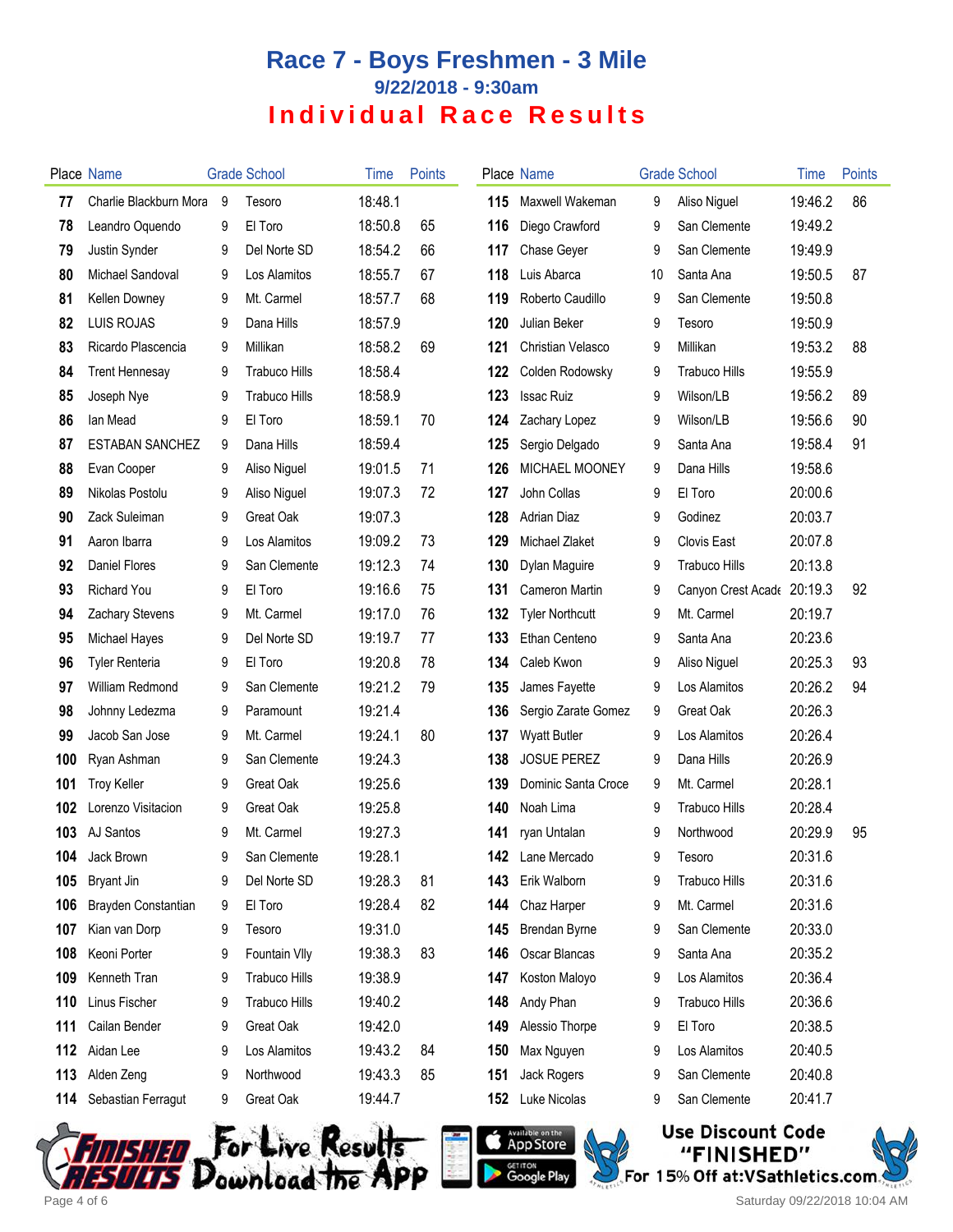|     | Place Name                |   | <b>Grade School</b> | Time    | <b>Points</b> |     | Place Name              |   | <b>Grade School</b>        | Time    | <b>Points</b> |
|-----|---------------------------|---|---------------------|---------|---------------|-----|-------------------------|---|----------------------------|---------|---------------|
| 153 | Daniel Gonzalez           | 9 | Santa Ana           | 20:43.0 |               | 191 | Andrew Aguirre          | 9 | Millikan                   | 21:55.8 | 107           |
| 154 | Drake Bair                | 9 | Tesoro              | 20:44.4 |               | 192 | Henry Ortiz             | 9 | Los Alamitos               | 22:01.7 |               |
| 155 | Derek Nies                | 9 | Tesoro              | 20:47.0 |               | 193 | Tyler Berryman          | 9 | Los Alamitos               | 22:02.0 |               |
| 156 | Gabriel Feliscuzo         | 9 | Tesoro              | 20:49.0 |               | 194 | matt Landis             | 9 | Northwood                  | 22:03.7 | 108           |
| 157 | Jake Brodie               | 9 | Los Alamitos        | 20:49.9 |               | 195 | Moises Gamero           | 9 | Santa Ana                  | 22:04.3 |               |
| 158 | Ajay Sembach              | 9 | Mt. Carmel          | 20:52.3 |               | 196 | Luke Rettich            | 9 | Los Alamitos               | 22:05.7 |               |
| 159 | Carlos Flores             | 9 | Santa Ana           | 20:52.4 |               | 197 | Ramon Quevedo           | 9 | Millikan                   | 22:09.2 | 109           |
| 160 | Andrew Tellez             | 9 | Godinez             | 20:55.2 |               | 198 | Joshua Benedict         | 9 | San Clemente               | 22:09.3 |               |
| 161 | Ivan Recinto              | 9 | Los Alamitos        | 20:57.0 |               | 199 | Antonio Galisteio       | 9 | Northwood                  | 22:16.9 |               |
| 162 | Joshua McDonald           | 9 | San Clemente        | 20:59.3 |               | 200 | <b>Bradford Simmons</b> | 9 | Great Oak                  | 22:17.2 |               |
| 163 | Andrew Galindo            | 9 | Huntington Bch      | 21:01.2 | 96            | 201 | Gilbert Velasco         | 9 | <b>Trabuco Hills</b>       | 22:18.0 |               |
| 164 | Christian Lahore          | 9 | El Toro             | 21:02.2 |               | 202 | Cole Bauer              | 9 | Great Oak                  | 22:24.4 |               |
| 165 | Seanan Criswell           | 9 | Los Alamitos        | 21:04.7 |               | 203 | Isaiah Arredondo        | 9 | <b>Clovis East</b>         | 22:28.4 |               |
| 166 | Jack Weinrich             | 9 | Huntington Bch      | 21:09.0 | 97            | 204 | <b>Austin Gates</b>     | 9 | San Clemente               | 22:32.4 |               |
| 167 | Connor Byrne              | 9 | San Clemente        | 21:12.2 |               | 205 | Jack Neptune            | 9 | <b>Trabuco Hills</b>       | 22:34.5 |               |
| 168 | Joseph Flores             | 9 | Los Alamitos        | 21:13.2 |               | 206 | Samuel Mahjouri         | 9 | Del Norte SD               | 22:56.3 |               |
| 169 | Luis Aguirre              | 9 | Wilson/LB           | 21:13.2 | 98            | 207 | Jackson Heh             | 9 | <b>Trabuco Hills</b>       | 22:57.8 |               |
| 170 | Abran Castillo            | 9 | Arroyo Valley       | 21:13.5 |               | 208 | Elias Cruz-flores       | 9 | Wilson/LB                  | 23:01.2 | 110           |
| 171 | <b>Riley Evans</b>        | 9 | El Toro             | 21:14.6 |               | 209 | Victor Sofelkanik       | 9 | Los Alamitos               | 23:04.8 |               |
| 172 | Ryan Segovia              | 9 | Millikan            | 21:16.9 | 99            | 210 | Ryan McDonald           | 9 | El Toro                    | 23:06.7 |               |
| 173 | <b>Edward Olivares</b>    | 9 | California SS       | 21:17.5 |               | 211 | <b>Isac Dodd</b>        | 9 | El Toro                    | 23:09.2 |               |
| 174 | Vian Le                   | 9 | Great Oak           | 21:19.7 |               | 212 | Cody Tran               | 9 | Los Alamitos               | 23:10.2 |               |
| 175 | <b>Mukund Ummadisettl</b> | 9 | El Toro             | 21:21.1 |               | 213 | JOVANNI CORNEJO         | 9 | Dana Hills                 | 23:14.1 |               |
| 176 | Luke Dodd                 | 9 | El Toro             | 21:23.2 |               | 214 | Sebastien Fischer       | 9 | Canyon Crest Acade 23:18.3 |         | 111           |
| 177 | <b>Trevor Sartoris</b>    | 9 | Tesoro              | 21:25.2 |               | 215 | Nicolas Gonzalez        | 9 | Millikan                   | 23:44.2 | 112           |
| 178 | Nicolas Granda            | 9 | Los Alamitos        | 21:26.9 |               | 216 | <b>Tyler Cassidy</b>    | 9 | Canyon Crest Acade 23:46.0 |         | 113           |
| 179 | Murcray Elias             | 9 | Poly (Riv)          | 21:30.8 |               | 217 | Srikrishna Vijayendra   | 9 | <b>Trabuco Hills</b>       | 23:58.0 |               |
| 180 | Nathaniel Cherian         | 9 | Del Norte SD        | 21:34.7 | 100           | 218 | Rafael Millan           | 9 | Santa Ana                  | 24:02.1 |               |
| 181 | <b>Makory Owens</b>       | 9 | Los Alamitos        | 21:35.5 |               | 219 | William Nguyen          | 9 | Mt. Carmel                 | 24:08.4 |               |
| 182 | justin Lee                | 9 | Northwood           | 21:36.5 | 101           | 220 | Kerwin Phan             | 9 | Fountain VIIy              | 24:33.5 | 114           |
| 183 | Jaden Wilno               | 9 | Fountain VIIy       | 21:37.3 | 102           | 221 | Cyrus Kakar             | 9 | El Toro                    | 24:46.9 |               |
| 184 | Garrett Webb              | 9 | Los Alamitos        | 21:39.4 |               | 222 | Grant Mojica            | 9 | Huntington Bch             | 25:24.0 | 115           |
| 185 | Jorge De Jesus            | 9 | Santa Ana           | 21:41.3 |               | 223 | Conrad Qose             | 9 | Huntington Bch             | 25:43.0 | 116           |
| 186 | Peter Beck                | 9 | Wilson/LB           | 21:42.0 | 103           | 224 | Daniel Murillo          | 9 | Arroyo Valley              | 26:12.0 |               |
| 187 | Jason Berry               | 9 | Northwood           | 21:46.1 | 104           | 225 | <b>Eligh Salinas</b>    | 9 | California SS              | 26:53.4 |               |
| 188 | Justin Escalante          | 9 | Aliso Niguel        | 21:46.8 | 105           | 226 | Jayden Trieu            | 9 | Fountain VIIy              | 27:00.8 | 117           |
| 189 | Justin Yoc                | 9 | Wilson/LB           | 21:53.6 | 106           | 227 | Jose Franco             | 9 | Wilson/LB                  | 27:04.0 |               |
| 190 | Miqueas Medina            | 9 | San Clemente        | 21:55.2 |               | 228 | Nolan Krisel            | 9 | Huntington Bch             | 28:01.2 | 118           |